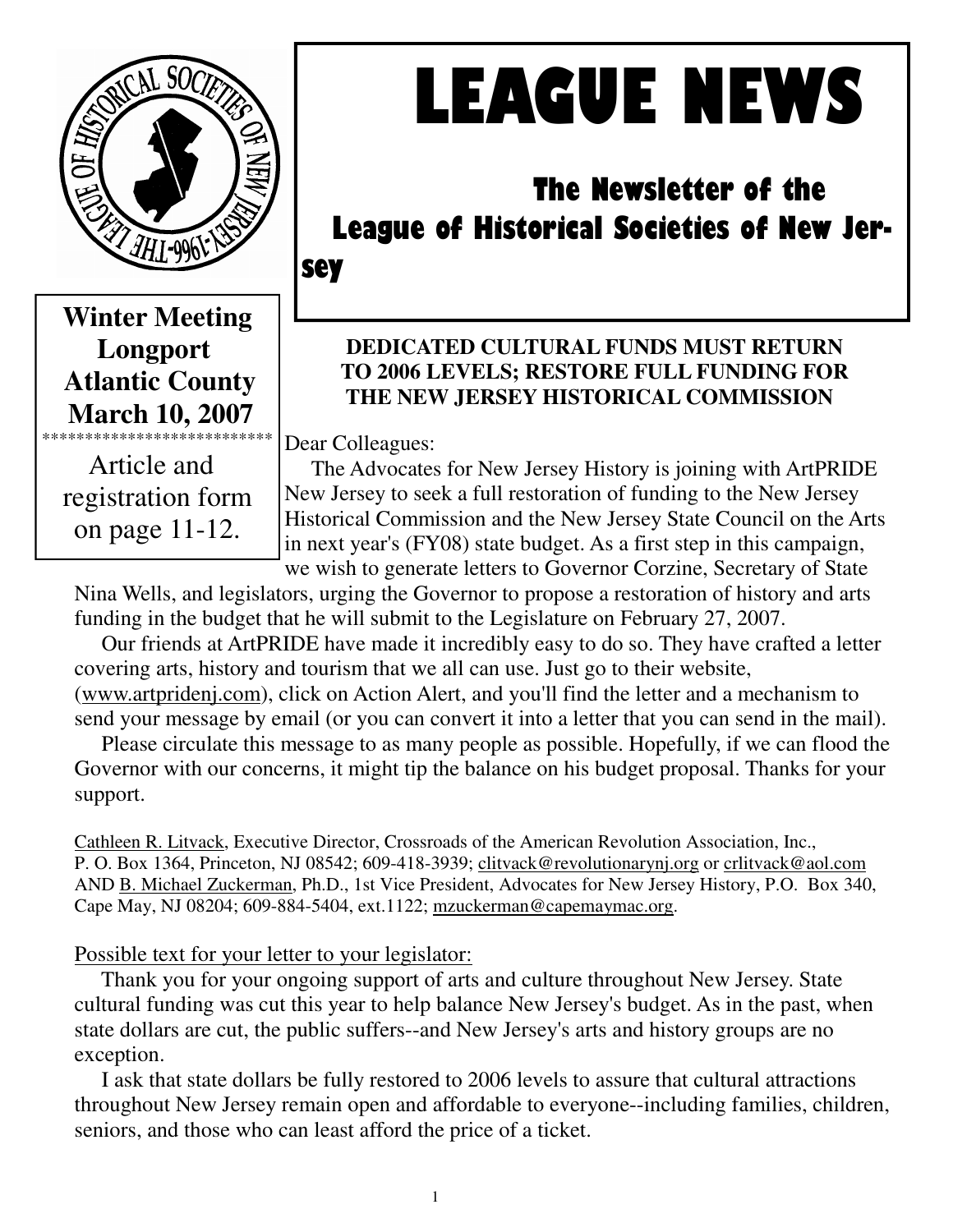#### **The Slate of Officers and Directors of the League of Historical Societies of New Jersey**

 Listed below are your officers and trustees:

President (2008) James T. Raleigh Friends of Monmouth Battlefield

First Vice President (2008) Robert J. Hunter Haddon Heights Historical Society (two-year term)

Vice-President, Northern (2008) Catherine Sullivan Victorian Society

Vice-President, Central (2008) J.B. Vogt Fellowship for Metlar House

Vice-President, Southern (2008) June Sheridan Atlantic Heritage Center

Secretary (2008) Kevin M. Hale Metuchen-Edison Historical Society

Treasurer (2008) Dorothy M. Andrew Gloucester County Historical Society

Trustee, Northern (2010) Dorothy E. Johnson Oakeside-Bloomfield Cultural **Center** 

Trustee, Northern (2008) Betty Hardy Madison Historical Society

Trustee, Central (2010) Mary Swarbrick Fellowship for Metlar House Trustee, Central (2008) William Fidurski Clark Historical Society

Trustee, Southern (2010) Sonia L. Forry Historical Preservation Society of Upper Township

Trustee, Southern (2008) Jean C. Lacey Toms River Seaport Society

Trustee-at-Large (2008) Patricia Drummond Historical Association of Fair Haven

Trustee-at-Large (2010) Robert R. Longcore Sussex County Historical Society

Historian (2008) John Chance Montclair Historical Society \*\*\*\*\*\*\*\*\*\*\*\*\*\*\*\*\*\*\*\*\*\*\*\*\*\*\*

 The following are valuable members of our board, but not elected positions:

Executive Director Linda J. Barth

Membership Chairman Dorothy Pietrowski Madison Historical Society

Trustees Emeriti Bernard Bush Hightstown-East Windsor Historical Society Ruth Kane Fern Passaic County Historical Society

**DEADLINE**: Submissions for the April issue of *League News* must be on the editor's desk no later than March 15, 2007. Please send all items to: Linda Barth, 214 North Bridge Street, Somerville, New Jersey 08876; barths@att.net.

2 **Material submitted electronically should be in WORD format. Photographs will be scanned and returned. Digital photographs should be submitted in .jpeg.** 

#### **PRESIDENT'S CORNER**

Dear Friends,

 I have volunteered to serve again as president of the League because no one had been nominated to serve; rather than agreeing to accept the position if I were nominated and elected, I raised my hand an offered to serve.

 I volunteered with the knowledge of the responsibilities of the office and the fact that my commitment to another major involvement was winding down. Since then I have chaired a productive meeting of the board and look forward to the three meetings of the League scheduled over the next year.

 I want to thank those who have prepared the meetings over the past year and look forward to more participation from our delegates, other interested groups and individuals, and particularly others in the regions where the meetings are being held.

 I would like to address the responsibilities of my title, of the Board, and of our delegates to the general meetings. I am particularly concerned about the needs of our member organizations and how they are represented at the meetings and the board. I feel that the League should be providing services that are common to many of our member organizations.

 As a result, I feel that the board and the delegates from our member organizations are involved in a two-way process of communications and dissemination of information. I understand that most of our member organizations have concerns about staff and membership, and that in most situations there is limited money. On the other hand, I am concerned that the staff and membership, particularly the volunteers, can make good and productive use of their time and energies.

 As I said at the beginning, I volunteered to serve as president of this organization and would like to stress that all of us should consider how we can encourage more people interested in local and state history to volunteer within the League activities and the programs of our member organizations.

 I look forward to your contributions and ideas.

Sincerely, James T. Raleigh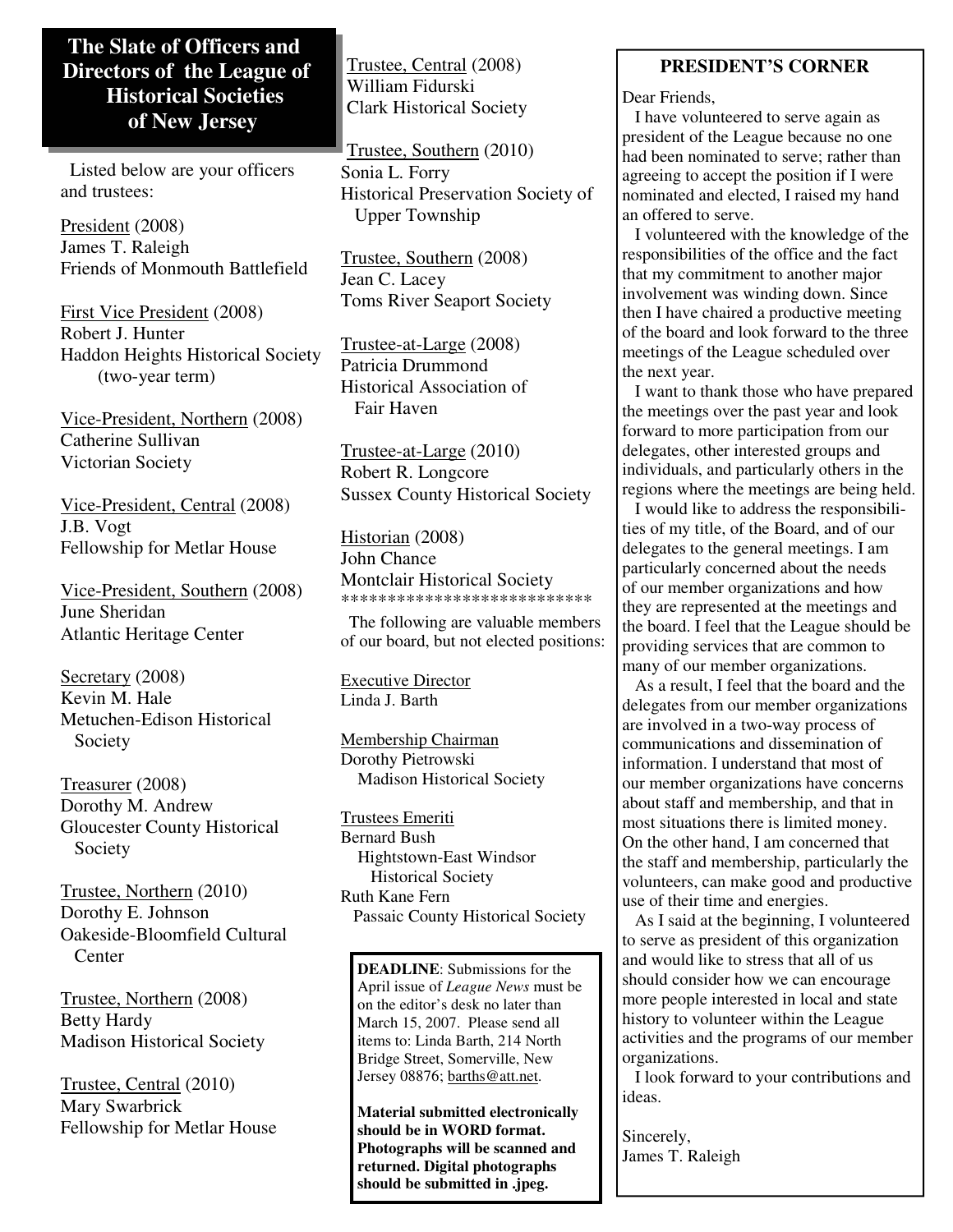#### **2006-2007 ELECTIONS**



 The membership approved the following slate for election at the October 7th League meeting in Closter.

President—James F. Raleigh First Vice President—Robert Hunter Secretary—Kevin M. Hale Treasurer—Dorothy M. Andrew Historian—John Chance Northern Vice President—Catherine Sullivan Northern Region Trustee—Dorothy Johnson Central Region Trustee—Mary Swarbrick Southern Region Trustee—Sonia Forry At Large Trustee—Bob Longcore

Central Vice President—J.B. Vogt Southern Region Vice President—June Sheridan

## **LETTERS, WE GET LETTERS...**

Disclaimer: It should be noted that the opinions expressed by William Fidurski in the August 2004 issue, by Gerald T. Caprio in the April 2005 issue, and by any other correspondents are the opinions of those individuals and are not necessarily those of the League of Historical Societies of New Jersey.



- - - - - - - - - - - - - - - - - - - - - - - - - - - - - - - - - - - - - - - - - - - - - - - - - - - - - - - - - - - - - - - - - - - - - - - - - - - - In November we were asked by the Historical Society of Stillwater if we could find out how other societies have become incorporated. We put the question to our member organizations via the email list and many of you responded. We thank you for that, as does Bob Grabowsky:

Hi Linda,

 I want to thank you for sending my question out to the membership. The responses were very informative and I think we now have a path forward to achieve our goal. We've discovered a letter from the IRS dated 1985 that states that we are a  $501(c)(3)$  status organization. We're in the process of trying to find an attorney that is willing to review everything pro bono. Again, thanks! Best regards,

Bob

- - - - - - - - - - - - - - - - - - - - - - - - - - - - - - - - - - - - - - - - - - - - - - - - - - - - - - - - - - - - - - - - - - - - - - - - - - - - -

 Also this fall, our members came through with helpful information when Elaine Bryant Tinley of the Historical Society of Plainfield asked for advice about accessioning and cataloging their collection.

**- - - - - - - - - - - - - - - - - - - - - - - - - - - - - - - - - - - - - - - - - - - - - - - - - - - - - - - - - - - - - - - - - - - - - - - - - - -** 

#### **TRENTON OFFICE SPACE AVAILABLE FROM NJ LEAGUE OF MUNICIPALITIES**

 We received a letter from William Dressel, Executive Director of the NJ League of Municipalities. He stated, "The new League headquarters, the Roebling Mansion at 222 West State Street in Trenton, will place us in the heart of the New Jersey State House district. There is no better location for associations, professionals, and lobbyists that must interact regularly with the Administration and Legislature. With this new headquarters building, we are pleased to be able to offer Class A office space for lease to state agencies, businesses, and associations which similarly seek out this prime location."

 You are invited to visit their marketing website, www.segalinc.com, for more information. If you are interested, please contact Anne LeBate or Dru Damico at 609-394-7557, x14 or by email at annelb@aol.com. Additionally, you may call Mr. Dressel at 609-695-3481, x 22.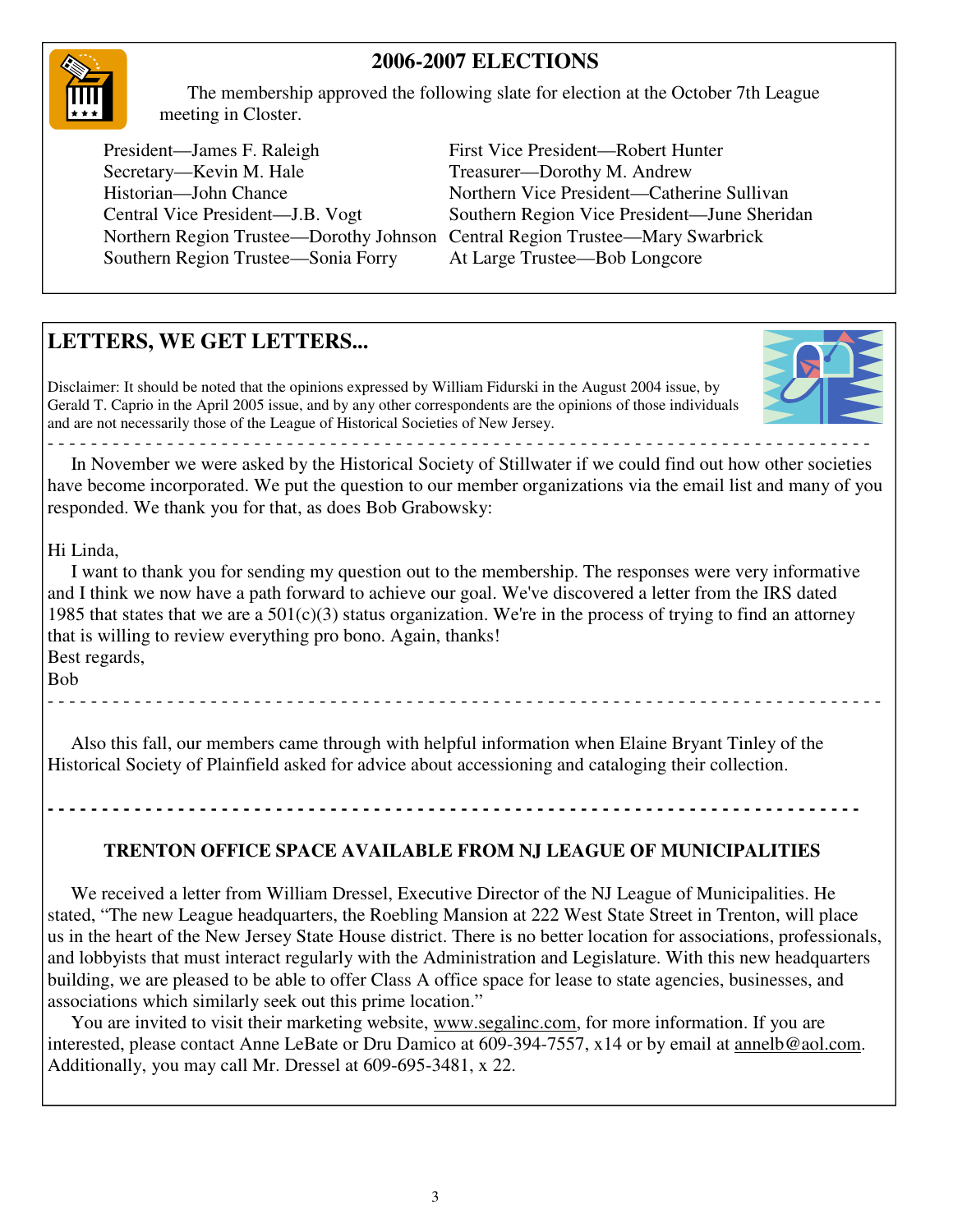#### **NEW JERSEY BOOKSHELF**

 Skiing In New Jersey? Yes, this is the title of a new book by Elizabeth Holste. Skiing In New Jersey? is packed with lots of ski history firsts in the Garden State. Liz Holste tells the stories of many ski hills and ski jumps that were located throughout the state from as far north as the High Point State Park in Sussex to as far south as Holly Mountain in Lower Alloways Creek in Salem County. The sport of downhill skiing in New Jersey goes back to the early 1900s and includes the first ski jump in the state in 1925 at the North Jersey Country Club, which at the time was located in Paterson. Bamberger's department stores sponsored some of the first ski trains to bring skiers from New York City and Newark to the New Jersey hills in the mid 1930s. Cubco ski bindings were made in Nutley, New Jersey.

 Donna Weinbrecht, 1992 Olympic Gold Medalist, Freestyle Skiing, writes in the foreword of this book: "*Liz takes you back in time to the birth of skiing in one of the most unlikely winter sports states in the country – New Jersey. Her book honors the spirit of the Europeans who brought their inbred passion for snow and the great outdoors to these shores. The spirit of these pioneers is still alive in those of us who have been lucky enough to reap the rewards of their incredible journey."* 

Skiing In New Jersey? is a must-have coffee table book for anyone who loves skiing or ski history. Packed with dozens of black and white photos, the book can be ordered online from www.lulu.com for \$25.00. To schedule a New Jersey ski history talk for your group, please contact Liz by email (holsteliz@hotmail.com) or by phone (201-924-2273). The book is also available at Annie's Book Shop, Route 23 (Wantage Plaza), Sussex; Foster-Armstrong House, Montague; Heino's Ski Shop on Route 23 in Pequannock; and through M.A.R.C.H. (Montague Association for the Restoration of Community History). Since the publication of Skiing In New Jersey?, Liz has heard of some more old New Jersey ski hills that were not included in her book. Could there be a sequel? Only time will tell.

 Helen Pike announces her latest project, Greetings From New Jersey: A Workbook for Young Adventurers. Written for children ages 8-11 (grades 3-6), the workbook is all-Jersey on every one of its 68 pages. Find out why Bonita Craft Grant, the state bibliographer at the Alexander Library at Rutgers says, "What a welcome change from the mass-produced generic texts with minimal New Jersey content."

————————————————————————————————————————————

- Each of the six chapters has a page devoted to:
- \* reading state history
- \* writing about the Garden State in a journal format
- \* drawing a scene unique to New Jersey, and
- \* multiple-intelligence math word problems that include computations based on our famous roads and waterways; the conversion formula for nautical miles is included!

 Maps, a glossary for vocabulary-building, a food pyramid, and a resource page for each of the state's six regions are included. "…[A] great way to help children succeed in school and give them pride in their home state!" adds Marguerite Chandler, founder of CelebrateNJ! The book includes projects for children to work on in groups or individually: planning a model city (Paterson); building a miniature roller coaster (Riverview Beach); designing a lighthouse (Twin Lights); writing a healthy menu with Jersey Fresh ingredients (Fortescue); mapping a nature trail (High Point State Park); and putting on an entertainment review (Atlantic City). For more information, please visit www.helenpike.com or contact Helen directly at 732-542-2068 or helenpike@comcast.net.

\_\_\_\_\_\_\_\_\_\_\_\_\_\_\_\_\_\_\_\_\_\_\_\_\_\_\_\_\_\_\_\_\_\_\_\_\_\_\_\_\_\_\_\_\_\_\_\_\_\_\_\_\_\_\_\_\_\_\_\_\_\_\_\_\_\_\_\_\_\_\_\_\_\_\_\_\_\_\_\_\_\_\_\_\_\_\_\_

In History Walks in New Jersey: Exploring the Heritage of the Garden State, Lucy D. Rosenfeld and Marina Harrison treat readers to a comprehensive statewide guidebook that includes detailed information on forty-eight of the best sites for historical walks. These outings take the history enthusiast through beautiful green landscapes, natural preserves, and picturesque settlements. New Jersey has a varied and fascinating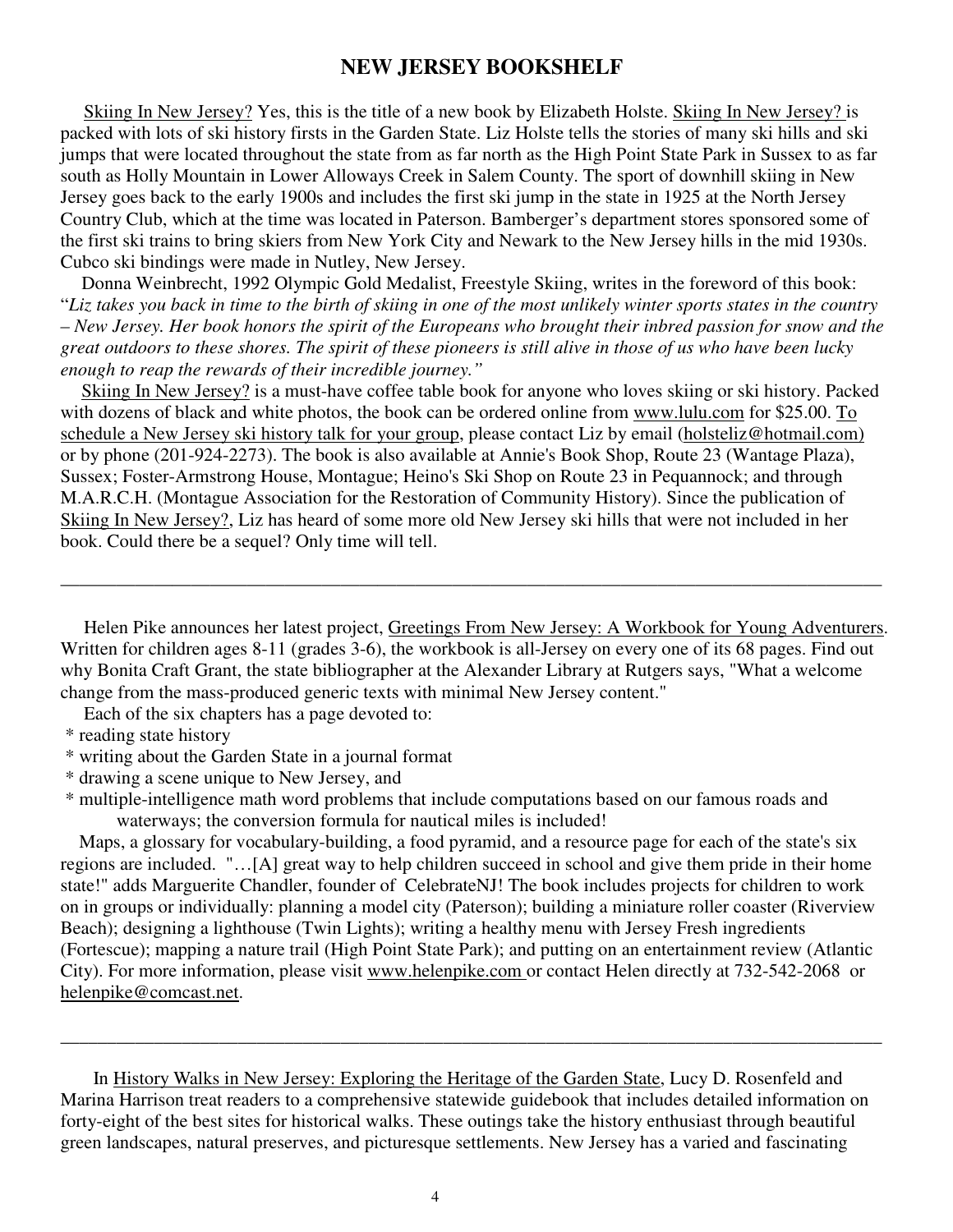history—from its earliest Native American settlements, through its central role in the Revolutionary War, to its strategic position in the major events of our country's past. Whether you are an amateur historian, a weekend walker, or a teacher planning a class trip, this book will be an essential resource for ideas and information.

Walks include the Kingston Loop along the D&R Canal with a stop at Rockingham, where George Washington composed his "Farewell Orders to the Armies of the United States." Also included: a mountain walk that traces Lenape history and one that wends its way into an old Moravian village in the town of Hope. A pirate cove, stops on the Underground Railroad, a Civil War cemetery, and the sites of duels, mines, canals, architectural innovations, estates and resorts, centuries-old agricultural and fishing settlements, and the Hindenburg crash are all here.

 Each walk includes directions, information on tours, a brief history, and suggestions for additional places to visit in the area. Whether a New Jersey native or a visitor to the Garden State, the reader will enjoy going beyond the highways and suburban towns to learn about history while discovering the state's natural beauty.

Lucy D. Rosenfeld and Marina Harrison have published eight guidebooks together, including A Guide to Green New Jersey: Nature Walks in the Garden State (Rutgers University Press).

 **Longport – "The Way We Were"**  ψ

Longport will celebrate its 125<sup>th</sup> anniversary in the spring of 2007 – at the same time it hosts the  $\frac{1}{10}$  $\sqrt{7}$ League of Historical Societies of New Jersey for its spring meeting.

 $\sqrt{}$  Although the Life Savers had a post on the beaches of Longport since the mid 1800s, it wasn't until the spring of 1882 that a lawyer from Chester County, Pennsylvania bought the end of Absecon Island for  $\phi$ \$150,000 to develop as a sanctuary for his literary and scientific friends – "a place where both parsimony  $\psi$  $\vee$  and avarice would be avoided."

 To make the area easier for building, M.S. McCullough leveled the dunes and trees, not knowing that λŀ,  $\frac{d}{dt}$  destroying this natural protection would cost the residents the first eleven streets to the encroaching ocean 六 over the next 35 years. Today Longport is about a mile long and at the tip of the island, the town is only  $\dot{\phi}$ γķ one block wide from the beach to the bay. 六

Longport is a unique shore town, mainly due to its small population. Year-round residents number  $\Lambda$ ΝĶ about 1,000. In the summer the population swells to 5,000 people, many of whom use their vacation  $\frac{1}{\sqrt{2}}$ homes only over the weekend. By three o'clock on a Sunday afternoon in July, it is still possible to roll  $\frac{1}{\sqrt{2}}$ the proverbial bowling bowl down Atlantic Avenue and not hit a soul.

The Longport Historical Society was started in 1985 – thanks to Michael Cohen, our founder, who  $\overline{P}$  $\frac{1}{1}$  convinced several old-time families to lend their pictures and artifacts for an exhibit that year. As  $\frac{1}{1}$ materials were eventually donated to the historical society, they were stored in a bank vault in the winter  $\frac{1}{\sqrt{N}}$  $\frac{1}{4}$  and brought out to display in a church hall each summer. As with many other historical societies, the task  $\frac{1}{4}$ of finding a building to house the collection seemed a hopeless one. Eventually we were given a room in  $\sqrt{7}$ 六 Borough Hall, and in 1995 we moved into the Old Coast Guard Building next door.

The mission of the Longport Historical Society is two–fold: to preserve and foster an interest in the  $\uparrow$  $\frac{1}{4}$  history of our town, and to use the museum and historical society to encourage a sense of community  $\frac{1}{4}$  $\psi$  among our residents. We do this by sponsoring concerts, publishing a town calendar, maintaining a  $\frac{1}{40}$  $\frac{1}{2}$  changing exhibit in Borough Hall, holding campfires on the beach in the off-season, and trick or treating  $\frac{1}{2}$ on the museum steps at Halloween. Through sponsoring a Porch Store each weekend in the summer, the  $\frac{1}{\sqrt{N}}$  museum has become a meeting place for our residents museum has become a meeting place for our residents.

The proof that the Longport Historical Society has succeeded in becoming an integral part of our town  $\wedge$  $\psi$  today is shown by the offers of other community groups to help with the March 10th meeting. We urge  $\psi$  $\psi$  you to come and visit – to see Longport – " The Way We Were – and the Way We Are Today." 小

Mary Sue Lovett

المحارض المحارض المحارض المحارض المحارب المحارب المحارب المحارب المحارب المحارب المحارب المحارب المحارب المحارب

 $\frac{1}{2}$ 

ŅΖ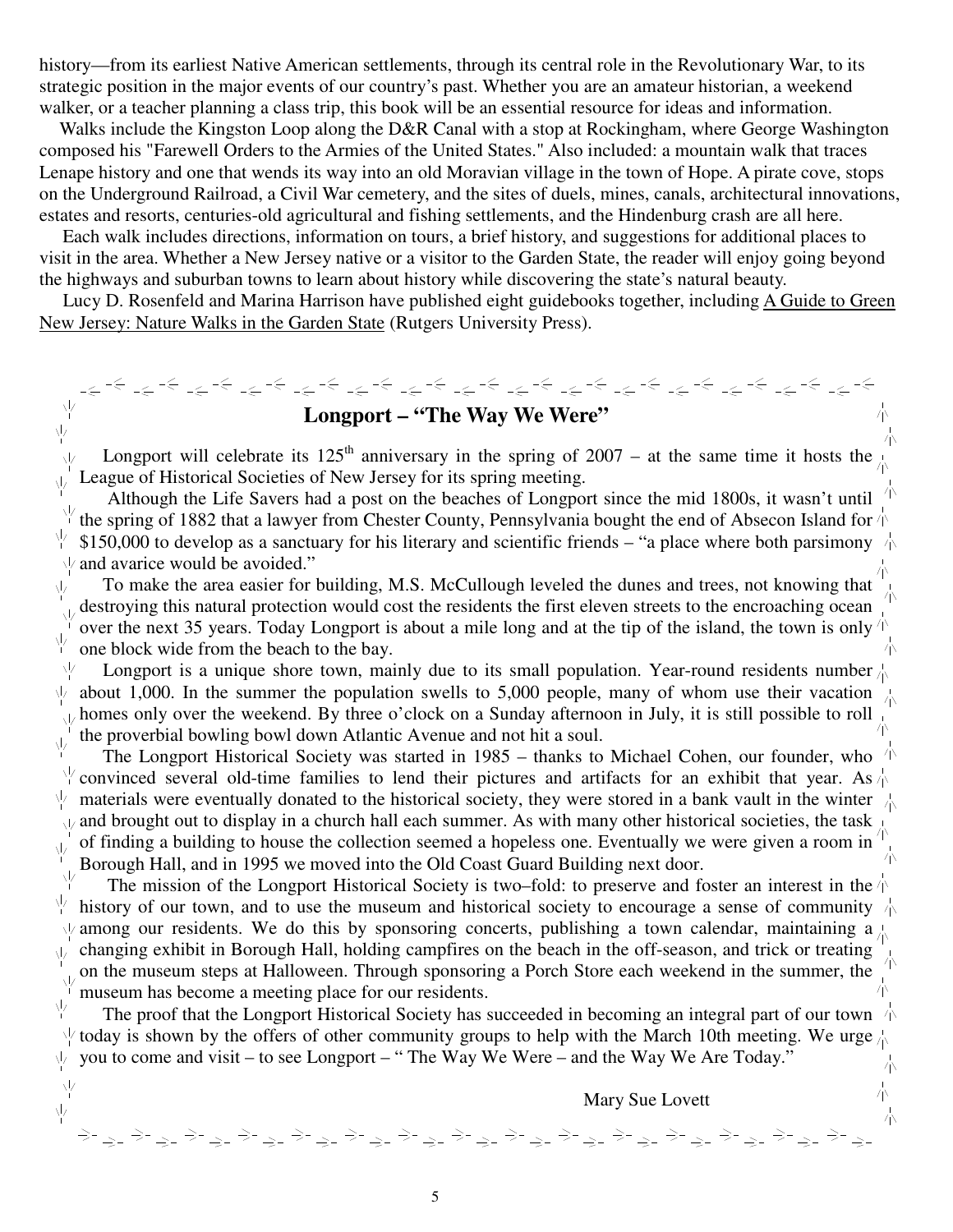#### **IDEAS-4-U**

 Are you in charge of arranging programs for your society? Are you running out of ideas?

 **The New Jersey Council for the Humanities** (NJCH), a nonprofit organization, was established in 1973 as the state partner of the National Endowment for the Humanities. The Council's Horizons Speakers Bureau provides lecturers in humanities areas as wide-ranging as ethnic and cultural studies, history, literature, interpretation of the arts, and public policy. These programs, available to New Jersey nonprofit organizations, are free and open to the public and include time for audience discussion. More than 170 topics by over 70 speakers are available for selection. During 2003, over 225 programs were hosted by organizations from Sussex to Atlantic County.

 Any New Jersey nonprofit organization that is able to provide an appropriate site and an audience of thirty or more people is eligible to apply. Programs are frequently hosted by libraries, historical societies, museums, civic associations, public agencies, senior centers, and other community groups. NJCH reserves the right to give preference to organizations that have not previously hosted speakers.

 Each organization may register for two programs within a oneyear period beginning with the date of the first presentation. There is a one-year registration fee of \$75 that must be paid when the application for the first program is submitted. You may contact the Council at 609-695-4838 or visit them on the web at www.njch.org.

### **HISTORY EVENTS AND EXHIBITS**

**"Ebb & Flow: New Jersey & Its Rivers" -** Free admission, Tues-Sat, at the NJ Historical Society, 52 Park Place, Newark; 973-596-8500; www.jerseyhistory.org; museum@jerseyhistory.org.

**Body Wars: Fighting Infection, Staying Healthy—**Take a journey of discovery into the world of microbes and the infectious diseases they cause. Along the way, learn how the body's immune system fights off the microscopic invaders and, most importantly, how to protect it from disease. **The Newark Museum,** 49 Washington Street, Newark; **thru May-30-07;** Wed-Fri 12-5, Sat-Sun 10-5; sugg. donations: \$7 adult; \$3 children; 973-596-6550; www.newarkmuseum.org.

**A Legacy of Time: One Hundred Years of West Jersey Tall Case Clocks**—The society's latest temporary installation features almost a dozen tall case clocks dating from the mid-1700s to the mid-1800s. Among the displayed items are several made by George Hollinshead and his apprentices in Woodstown. **Salem County Historical Society,** 83 Market Street, Salem; **thru Jun-11-07;** Tue-Sat 12-4; \$3 (nonmember); FREE (member); 856-935-5004; www.salemcountyhistoricalsociety.com.

**March to Victory: Mahwah in the American Revolution**—This exceptional new exhibit features rare items loaned by Claude and Inez Harkins, who own one of the largest private collections of Washingtonia in the US. Included are a miniature portrait of Washington with a lock of his hair; English pewter plates given by Washington to Mahwah patriot, Andrew Hopper; Martha Washington's riding veil; and some rare Martha Washington jewelry. Andrew Hopper's home on Ramapo Valley Road, Mahwah, was used by Washington as headquarters during the march to Yorktown. With a rich assemblage of stories, artifacts, and mannequins, the northern Ramapo Valley Road is interpreted from Blandina Bayard's settlement in 1700 through Robert Erskine's establishment of the Ringwood Company's "Bellegrove Store" (Mahwah's first supermarket) to the American Revolution. On display are numerous maps, American and French replicated uniforms, a painting of the Yellow Tavern at Pompton, and reproduction paintings of French troops at Mahwah and Oakland by contemporary W3R artist David Wagner.

 Other exhibits include "The Trolley," featuring an illustrated narration and rare trolley models. The "Cragmere in the Ramapos" features "A Bird's Eye View of Cragmere Park," painted by Karl Pleuthner in 1917 and restored by the Museum through NJ Historical Commission and Bergen County Trust Fund grants. Cragmere Park, an early planned community, will celebrate its 100th birthday in 2008. **The Mahwah Museum**, 201 Franklin Turnpike, Mahwah; **through March, 2007**; Sat-Sun, 1-5; free to Mahwah and Ramsey residents; all others \$7. 201-512-0099; www.mahwahtwp.org/civic\_organizations/list.php; cwgringwood@cs.com.

**Salem County Historical Society Open House Tour—Salem County Historical Society** will sponsor the 2007 Open House Tour, entitled "Victoria Reigns." Visit and tour many of the county's Victorian gems. **Salem County Historical Society**, 83 Market Street, Salem. **Saturday, April 28,** 10-4; call or email for ticket prices (856-935-5004; bonnie@salemcountyhistoricalsociety.com) or visit the website at www.salemcountyhistoricalsociety.com.

**The Midnight Ride of Paul Revere—**Join Paul Revere on his famous midnight ride to warn Americans of the British march to Lexington and Concord; a brand new humorous and inspirational musical by Theatreworks/USA. **The Kelsey Theatre at Mercer County Community College**, 100 Old Trenton Road, West Windsor. **Saturday, April 14, 2007**, 2 pm and 4 pm; \$10, \$8; 609-584-9444; www.kelseytheatre.net.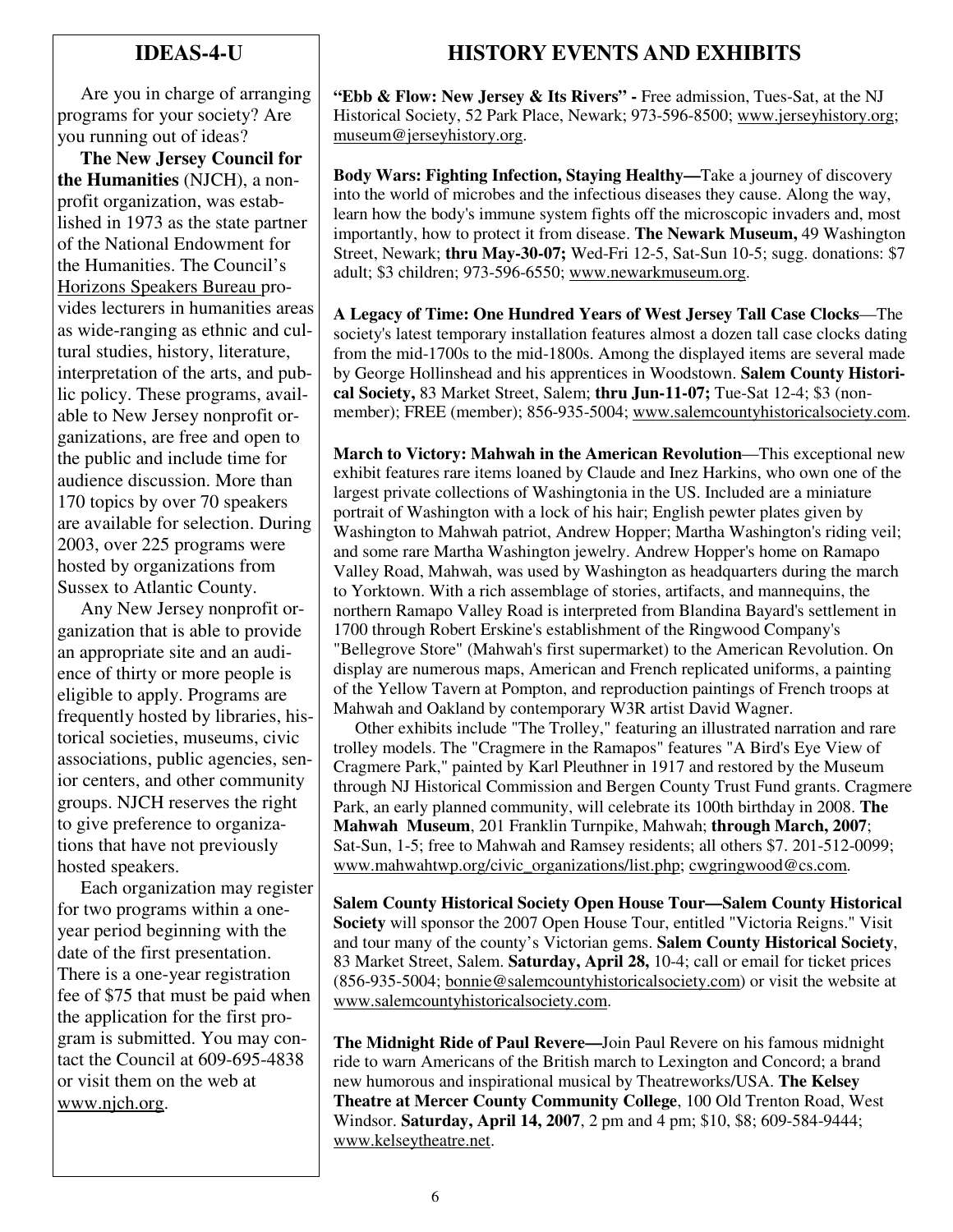**Here Comes the Bride: Weddings in America—**This exhibit from the Rogers (AK) Historical Museum, explores marriage in Victorian America from courtships to engagements, wedding attire to honeymoons. **Carriage House Gallery of the Emlen Physick Estate**, 1048 Washington Street, Cape May. **May 25 through September 3, 2007.**  Call for times. \$2 (adult), \$1 (child); 609-884-5404; www.capemaymac.org.

**Activism and Repression: the Struggle for Free Speech—**Curated by Carol Smith, this exhibit looks at student and faculty activism during the Great Depression and beyond. **American Labor Museum/Botto House**, 83 Norwood Street, Haledon; **January 15 through April 15, 2007**; 973-595-7953; www.labormuseum.org.

**Rutgers Historical Tour—**This hour-long walking tour explores the origins of Rutgers, its traditions, and architectural points of interest and includes some of the university's oldest buildings. No charge for regularly scheduled tours, which are offered by appointment every Friday and Saturday at 11:30 am during the fall and spring semesters and on Friday only during summer break. Call Campus Information Services, 732-932-9342 x2619; http://ruinfo.rutgers.edu/ visitingRU/historictours.

**Women's History and Performance Tea—**"Civil War Women: Their Roles and Legacies," presented by Trish Chambers. Explore the amazing accomplishments of women from both sides. An afternoon tea follows the noon performance. Bring your special tea cup and finest dress. **Ocean County Library**, 112 Burr Street, Barnegat; **Saturday, March 24;** 609-698-3331; www.oceancounty.lib.nj.org

# **EMAIL LIST:**

 **If your organization (or a representative of your group) has an email address and you would like to receive occasional messages from the League, please send the address to Linda Barth at barths@att.net and she will add it to the League email list. Please be assured that we will never share your address with anyone or with any group.** 

#### **BOARDWALK HALL ORGAN AWARDED \$100,000 GRANT**

 The historically significant Midmer-Losh pipe organ in Atlantic City's Boardwalk Hall (formerly Convention Hall) has received one of nation's most prestigious awards, a "Save America's Treasures" grant of \$100,000 in recognition of the world's largest pipe organ and the present ongoing mission to restore it to its former glory. The grant was submitted by the New Jersey Sports and Exposition Authority under the leadership of CEO George Zoffinger.

 The grant reads: "Built in 1928, the Midmer-Losh Pipe Organ is the largest, loudest and most complex working musical instrument ever constructed and remains a functional and integral component of the National Historic Landmark Hall (Boardwalk Hall)." The \$100,000 grant will support restoration of the organ.

 This grant marks an important fund raising effort, and acknowledges both the historical significance of this amazing instrument and the need to restore the pipe organ housed in Boardwalk Hall which is listed on the National Registry of Historic Places and also designated a National Historical Landmark. Vicki Gold Levi

#### **LARGE DISPLAY BOARD AVAILABLE**

 The League is the owner of a large, lighted display board, which for many years the Fellowship for Metlar House has kindly stored. Our board has decided that the never-used display board, due to its size, is not useful to the League and should be sold. The suggested

selling price is \$1200, which is 25% less than the original cost. The display is three-sided, about four feet high, and designed to sit atop a table. It has a durable storage case with wheels for transport. It makes a very professional appearance when set up. If you are interested, please contact Linda Barth (908-722-7428; barths@att.net) and arrangements will be made for you to see it.



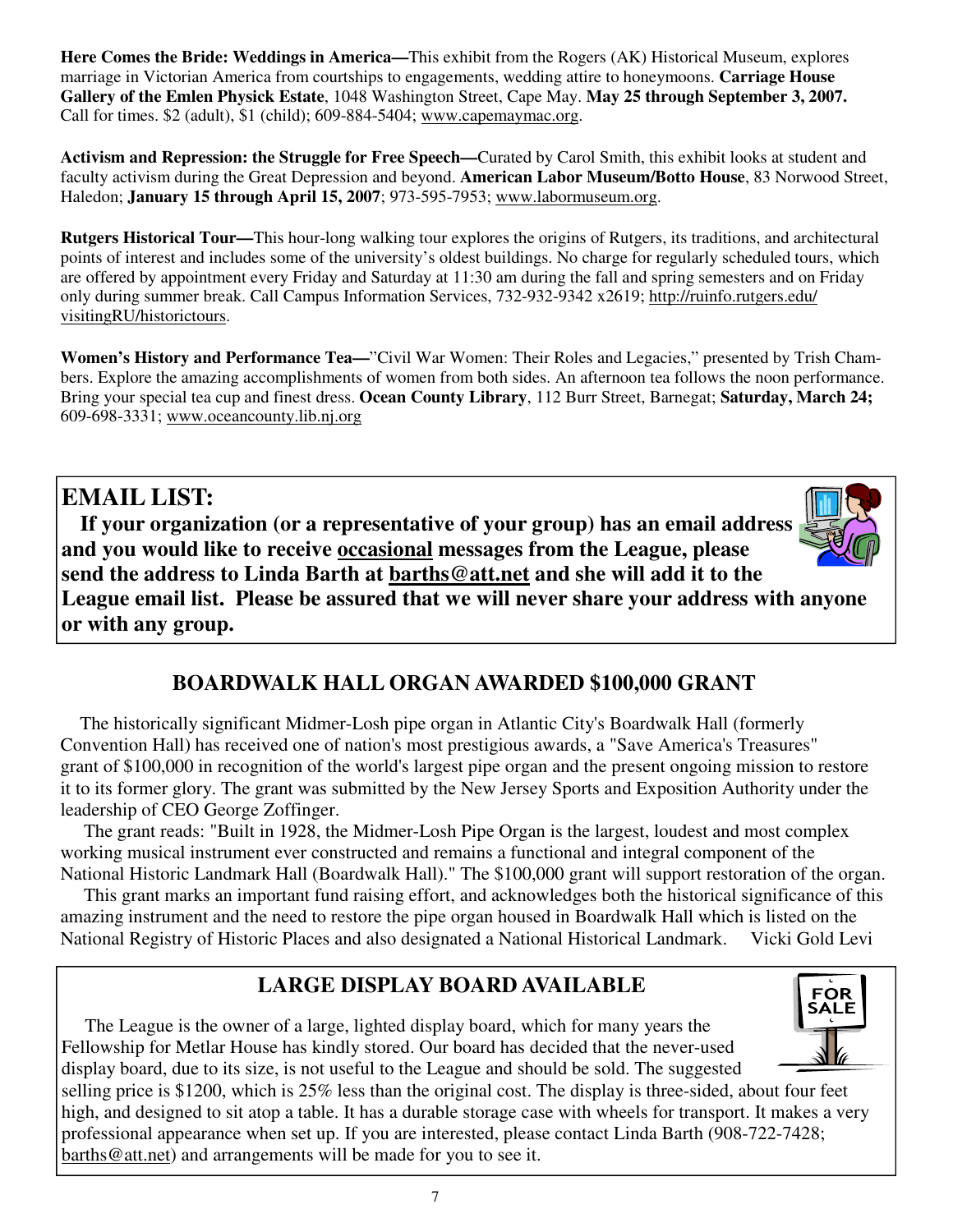#### **ANNUAL PUBLICATION AWARDS PROGRAM**

 The League of Historical Societies of New Jersey announces its **ANNUAL PUBLICATION AWARDS PROGRAM** and invites its member organizations to submit entries. Awards will be given for works published in the year 2006 in the following categories:

 BOOKS, PAMPHLETS, NEWSLETTERS, JOURNALS, CALENDARS, POSTERS, and ELECTRONIC MEDIA (AUDIO CASSETTES/CDs, VIDEO CASSETTES/DVDS)

 For works published in 2006, awards will be presented at the League meeting in **March 2007**. Deadline for submission of entries: **JANUARY 31, 2007.** Send entries to: **Publication Awards Committee, League of Historical Societies of NJ, New Jersey Historical Society, 52 Park Place, Newark, NJ 07102**. For further information, contact Linda Barth, Administrator, LHSNJ, at 908-722-7428, barths@att.net, 214 North Bridge Street, Somerville, New Jersey 08876. Please DO NOT send entries to this address.

#### "CROSSROADS OF THE AMERICAN REVOLUTION NATIONAL **HERITAGE AREA" DESIGNATED BY CONGRESS**

 It is now official. New Jersey is the Crossroads of the American Revolution! President Bush signed the long-awaited legislation in October, designating a large swath of the Garden State "the Crossroads of the American Revolution National Heritage Area." It will provide \$10 million in federal funding over the next fifteen years to preserve and promote Revolutionary War sites throughout the state.

 The Crossroads of the American Revolution Association is the only state-wide non-profit organization established to raise popular understanding of the historical significance of New Jersey's Revolutionary War heritage, further both open space and historic preservation, enhance the quality of life, and boost economic development in New Jersey through community revitalization and heritage tourism. Incorporated in 2002, the association also offers a forum for citizen initiatives on education, historical interpretation, site use and heritage tourism.

#### **FORMER BOARD MEMBER APPOINTED TO PRESTIGIOUS MUSEUM**

 Rachel Rodgers Dolhanczyk, a former LHSNJ board member, has been named Coordinator of Youth Services at the Chesapeake Bay Maritime Museum in St. Michaels, Maryland.

 For the past eight years, Rachel has served as Executive Director and Curator of the Cape May County Historical & Genealogical Society. We wish her much success in her new position.

#### **UPCOMING LEAGUE MEETINGS**

March 10, 2007 Southern Region—Longport Historical Society, Atlantic County June 9, 2007 Central Region—Highlands Historical Society, Monmouth County October 27, 2007 Northern Region—Bayonne Historical Society, Hudson County March 2008 Southern Region—Long Beach Island Historical Society, Ocean County

 We encourage your society to host a future League meeting. If you would like this opportunity to showcase your site, just contact Linda Barth, 908-722-7428, barths@att.net, and she will put you in touch with the regional vice-president for your area.

#### **We look forward to visiting YOUR town some day soon.**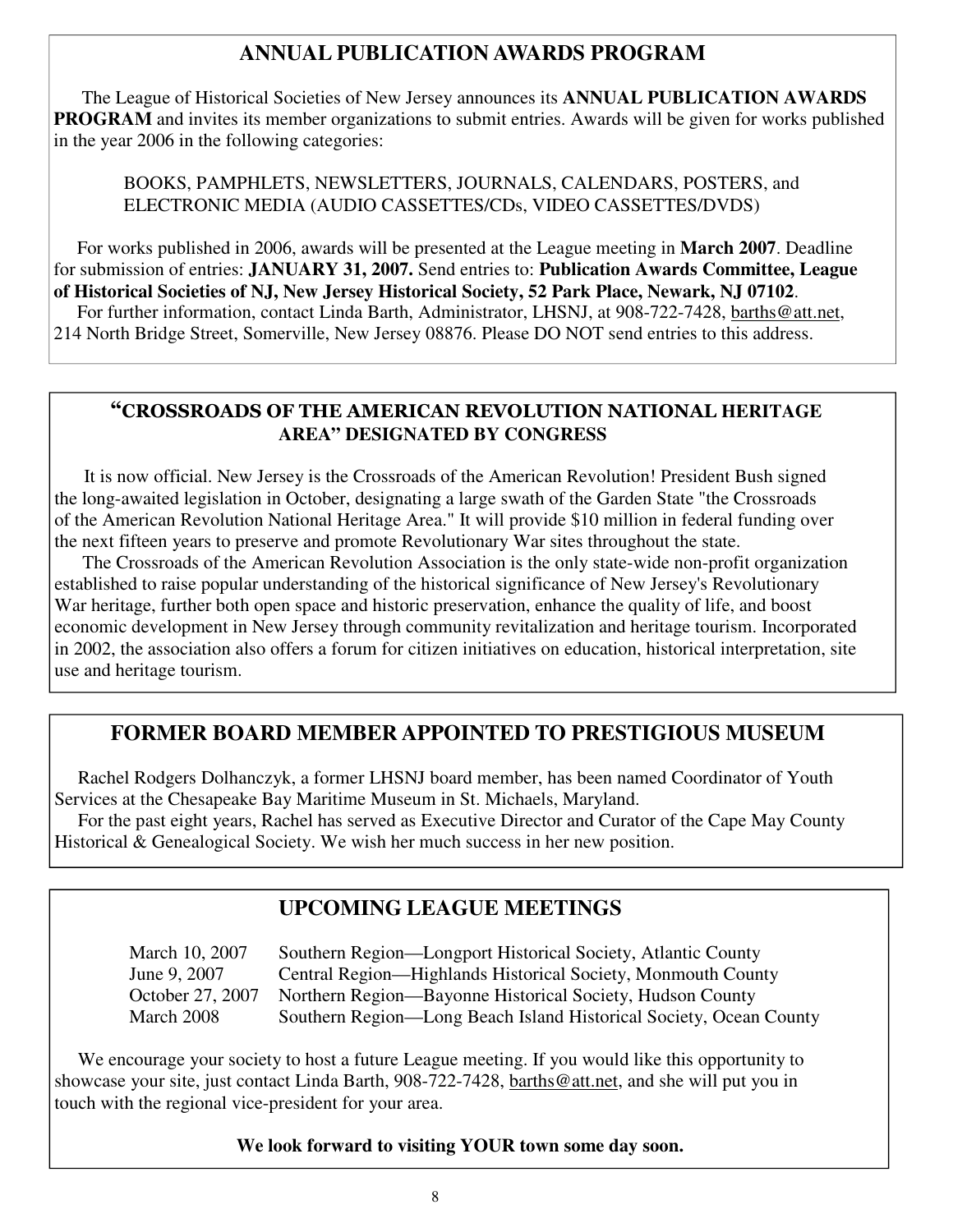#### **THANK YOU SO MUCH!**

The League is most appreciative to the local societies that host our three regional meetings each year. For 2006, we gratefully acknowledge the **Ocean County Historical Society**, Ocean County; the **Hopewell Valley Historical Society**, Mercer County; and the **Closter Historical Society**, Bergen County.



### **SPOTLIGHT ON OUR MEMBER ORGANIZATIONS**

With our members spread across the state, many of us are not familiar with the organizations in regions far from our own. This column will spotlight our members, so that others may learn of their mission and accomplishments. The League has several member organizations that are

named for real people. Let's get to know them and what makes each distinct.

 **David Ackerman Descendants - 1662** is an organization formed almost 50 years ago to further the study of the genealogy, ancestry and history of the early Dutch settlers in New Amsterdam, particularly that David Ackerman who came to this country from the Netherlands in the ship *Vos* (Fox) with his wife Lysbeth Bellier and family and settled in Nieuw Amsterdam in 1662, and his descendants, and to make the results of such studies available to the general public by their dissemination through public, college and university libraries and through exhibition for the general public. The organization also aims to foster fraternal relations among the descendants of David Ackerman. Planning is currently underway to celebrate the  $350<sup>th</sup>$  anniversary of the arrival of the Ackerman family in New Amsterdam in October, 2012, only five years away. Through its website, http://davidackerman.org, the David Ackerman Descendants reach out to other relatives around the world. The members have published two volumes about Ackerman descendants, a volume on Ackerman homesteads, and a book of stories for children. You can contact DAD-1662 by mail at 137 Otterhole Road, West Milford, NJ 07480 or by email at DavidAckerman1662@gmail.com. Queries can also be sent to membership genealoglist Margaret Palella at marjopal@aol.com. President Beverly W. Crifasi can be reached at Beverly.Crifasi@gmail.com.

 The **Alice Paul Institute** honors the feminist, suffragist, and political strategist who led the national fight for female suffrage. The non-profit organization is dedicated to educating the public about the life and work of New Jersey's most famous suffragist, Alice Stokes Paul (1885-1977), founder of the National Woman's Party, author of the Equal Rights Amendment, and a lifelong activist for women's equality. API also works to preserve historic Paulsdale, develop future leaders, and work towards achieving women's equality. Paulsdale, Alice Paul's birthplace and family home in Mount Laurel, is a National Historic Landmark and serves as a center for celebrating women's history and leadership. API was founded in 1985 and today has a membership of over 400 individuals and organizations. You can contact the Alice Paul Institute at *Paulsdale*, 128 Hooton Road, Mount Laurel, New Jersey 08054; 856-231-1885; info@alicepaul.org; www.alicepaul.org.

 Begun in 1919, the **Grover Cleveland Birthplace Memorial Association** supports the State Historic Site in Caldwell. The group's long-term goals include protection of the birthplace and the establishment of a library of works on the former president. On the Saturday closest to the president's birthday, March 18, the association hosts a ceremony and a lecture. The July 4th ice cream social features free ice cream, music, and games. For more information on this site, please contact Irene Gibbons (973-226-1723) or David Cowell (973-226- 1733; dcowell@drew.edu). You may write to the association at P.O. Box 183, Caldwell, NJ 07006.

 Perth Amboy's **Kearny Cottage** is the birthplace and lifelong home of U.S. Navy Commodore Lawrence Kearny (1789-1868). Assigned to the East Asian waters to protect American trade, the commodore established the most favored nation doctrine as the standard for our country's relationship with China. Until 1921 the cottage was the home of this prominent American military family. Built in 1781, this saltbox cottage was moved in the 1920s and again in 1936 to its present site at 63 Catalpa Avenue. The rooms contain nautical items, historical treasures, terra cotta pieces made in Perth Amboy, Greek Revival woodwork, and Rogers statuary. **The Kearny Cottage Historical Association** offers tours by appointment. The house is open on Tuesdays and Thursdays from 2-4 pm. For more information, please call 732-826-1826.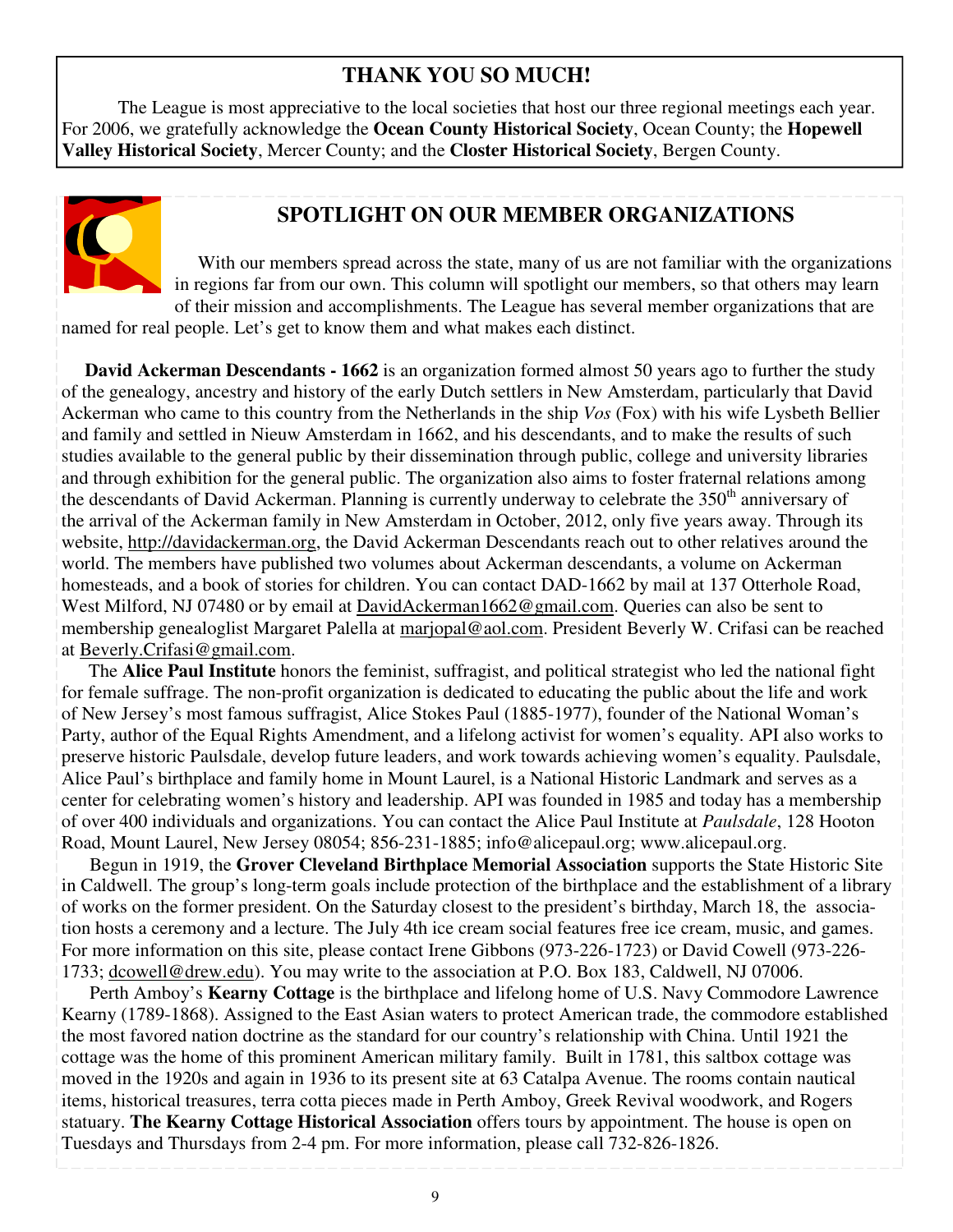**Craftsman Farms**, located in and owned by the Township of Parsippany-Troy Hills, is the former home of noted turn-of-the-century designer Gustav Stickley, a major proponent of the "Arts and Crafts" home building and furnishing movement. The log house, built in 1911, is one of the most significant landmarks of the movement, and the site has been designated a National Historic Landmark. In 1908 Stickley began acquiring the property on what is now the western edge of Parsippany-Troy Hills, where he envisioned establishing a farm school for boys. The focal point of his "Garden of Eden" was a large log house constructed of local stone and round, hewn chestnut logs cut from the property's woods.

In 1917, Major George and Sylvia Wurlitzer Farny purchased the property in a bankruptcy sale, and their descendants lived on or owned the property until 1989. The Farny family maintained the farm in Stickley's tradition, adapting certain interior features for modern family life. When the property was threatened with development for town houses, the Township of Parsippany-Troy Hills, with the encouragement of community groups and others interested in the importance of the site, obtained the property through eminent domain. The Craftsman Farms Foundation has completed the third phase of restoration of the Main House to its 1910-1917 appearance. Craftsman Farms invites you to step into the Garden of Eden and experience the Stickley family's home. For more information, please contact The Stickley Museum at Craftsman Farms, 2352 Route 10 W, Box 5, Morris Plains, NJ 07950; 973-540-1165; www.stickleymuseum.org; CraftsmanFarms@att.net.

# **SPIRIT OF THE JERSEYS STATE HISTORY FAIR**

 Journey back in time and experience four centuries of New Jersey history all in one place at the SPIRIT of the JERSEYS, a historical festival for all ages on **Saturday, May 5th**, at Washington Crossing State Park in Titusville.

 This free event, which runs from 11 a.m. to 5 p.m., rain or shine, features historical organizations, military reenactment groups, living history demonstrations, and more than a dozen historical characters including George Washington, Walt Whitman, Annie Oakley, General von Steuben, and Thomas Edison.

 Fun for the whole family! New Jersey's history comes alive with open-hearth cooking, a vintage baseball game, old time photography, antique cars, and much more. Children can enjoy the many hands-on activities: learning the art of paper marbling; participating in a pretend archaeological dig; dancing around the maypole; and watching an old-fashioned flea circus. An entire field is filled with 18th- and 19th-century children's games and back by popular demand is a scavenger hunt for historical characters.

 The first history fair was designed to celebrate the 100th anniversary of New Jersey's state-owned historic sites. Now in its fourth year, it aims to engage the public in discovering New Jersey's history in a fun and enjoyable manner.

 The fair is sponsored by the New Jersey Department of Environmental Protection's Office of Historic Sites, administered by the Division of Parks and Forestry. Washington Crossing State Park is located on the Delaware River, just eight miles north of Trenton. The park contains over 2000 acres in Mercer and

Hunterdon Counties and is easily accessible from Routes 29 and 546.

 Interested groups can download an exhibitor form and mail it in. Exhibitors can also email us at historyfair@dep.state.nj.us. You may call the Office of Historic Sites at 609-777-0238 or visit our website, www.njhistoryfair.org.



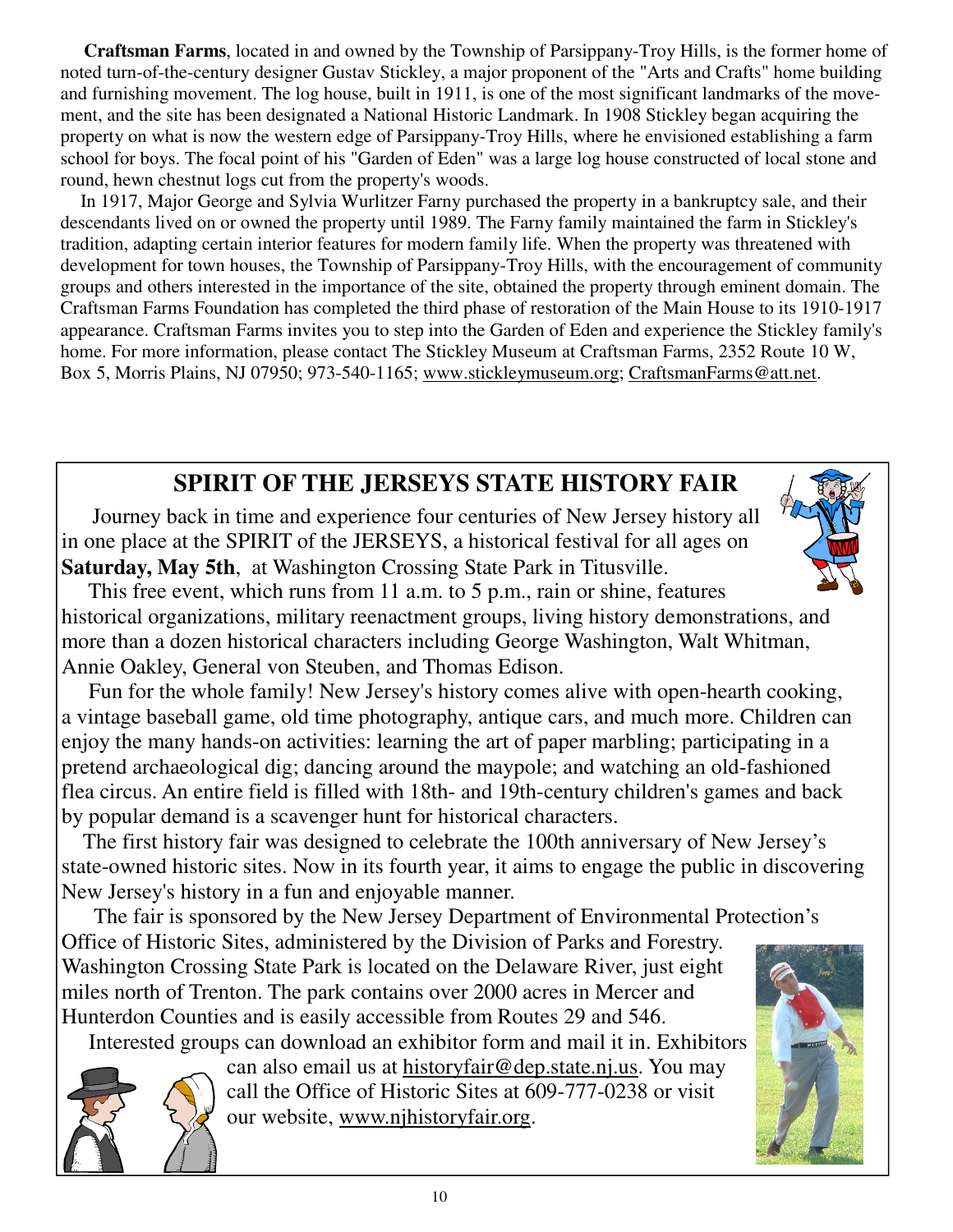The Longport Historical Society invites you to attend the Spring Meeting of **The League of Historical Societies of New Jersey** 



 **Saturday, March 10, 2007** to be held at Longport Borough Hall 2305 Atlantic Avenue, Longport, NJ 08403

# **Agenda:**

- 9:00 Registration and Coffee in the Borough Chambers
- 9:30 Welcome

 League Business Meeting—Presentation of Publication Awards Miriam's Dream Bindery, Books Rebound and Repaired

- 10:30 Break
- 11:00 Longport "The Way We Were"
- 12:00 Buffet Lunch in Borough Centennial Room
- 1:00 Tour of The Historic Church of the Redeemer House Tour of 1895 Summer "Cottage" Open House of Longport Historical Society Museum

\_ \_ \_ \_ \_ \_ \_ \_ \_ \_ \_ \_ \_ \_ \_ \_ \_ \_ \_ \_ \_ \_ \_ \_ \_ \_ \_ \_ \_ \_ \_ \_ \_ \_ \_ \_ \_ \_ \_ \_ \_ \_ \_ \_ \_ \_ \_ \_ \_ \_ **Registration Form:** Please return this section by February 14th. Price includes buffet lunch. Please send your check for \$20, payable to the Longport Historical Society, to the society at 2305 Atlantic Avenue, Longport, New Jersey 08403. For further information, please phone Mary Sue Lovett at 609-822-3770.

| Name(s)     | Phone                                               | <u> 1989 - Johann Stein, markin fan it ferstjer fan de ferstjer fan it ferstjer fan de ferstjer fan de ferstjer</u> |
|-------------|-----------------------------------------------------|---------------------------------------------------------------------------------------------------------------------|
| Address     | <u> 1980 - Jan Amerikaanse kommunister († 1950)</u> |                                                                                                                     |
|             |                                                     |                                                                                                                     |
| Affiliation |                                                     |                                                                                                                     |